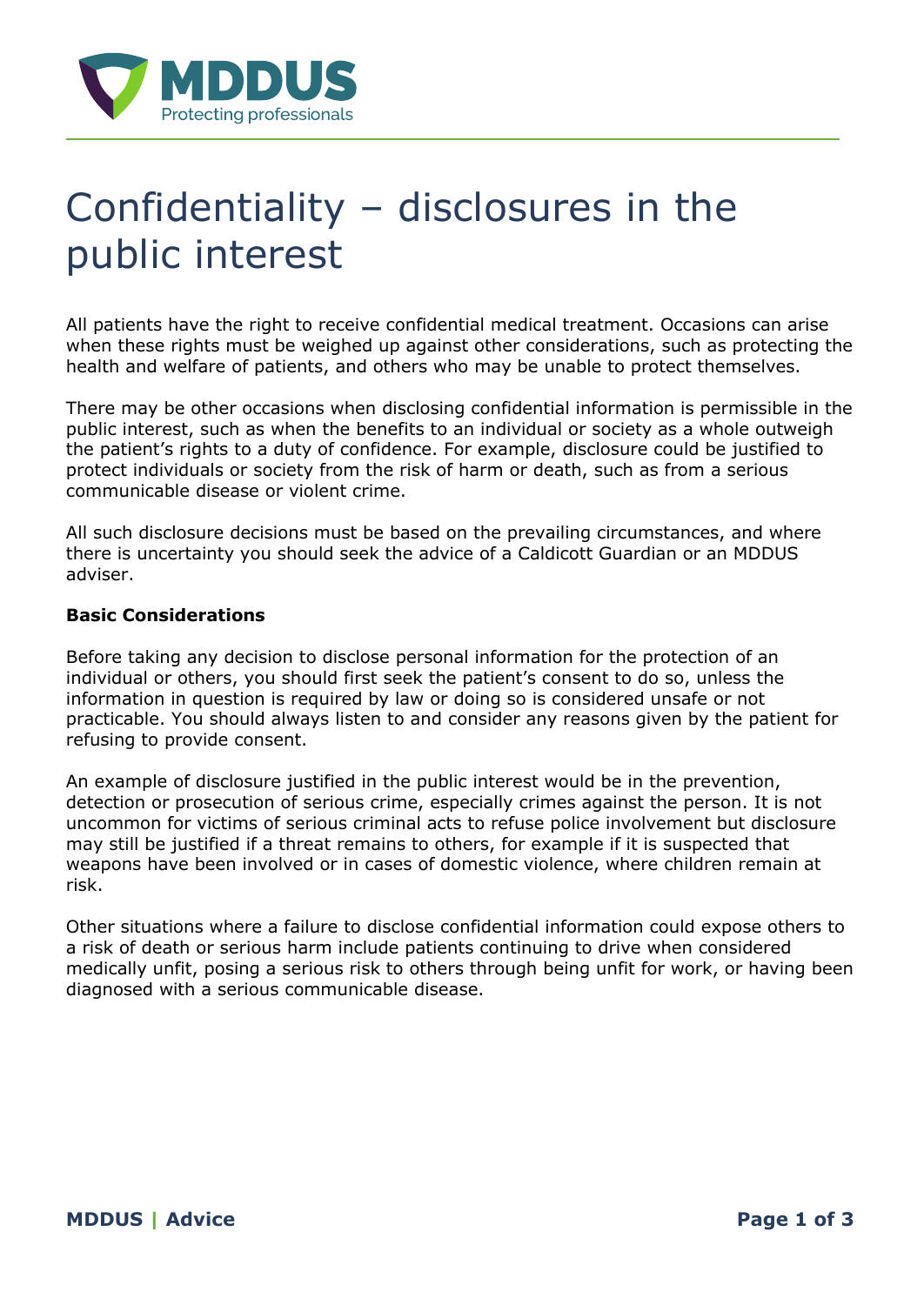In assessing whether there is a public interest argument in disclosing confidential information without consent, you must decide if it outweighs the patient's and the public interest in keeping the information confidential. Some practical areas to consider include:

- Is there potential for harm or distress to the patient arising from the disclosure in relation to their future engagement with clinical treatment?
- Is there a risk of damage to public trust in the medical or dental profession generally through adverse publicity and a change in public perception and confidence?
- Is there any potential harm to others if the information is not disclosed?
- Are there any potential benefits to an individual or to society as a whole from disclosing the information?
- Can harm be avoided or benefit gained without breaching a patient's confidentiality and, if not, is there a minimum level of disclosure that would satisfy the purpose under consideration?

Ultimately, if you consider that a failure to disclose would leave individuals or society exposed to a risk so serious that it outweighs the patient's and the public interest in maintaining confidentiality, you should disclose relevant information promptly to an appropriate person or authority.

A number of laws also require disclosure of patient information, for example the notification of infectious diseases, provision of health and social care services, prevention of terrorism and the investigation of road traffic accidents.

GMC guidance states that you "must disclose information if it is required by law". In coming to a decision you should:

- Confirm that the disclosure is required by law.
- Disclose only relevant information in the way required by the law in question.
- Tell the patient about of your decision whenever practicable, unless it would undermine the purpose of the disclosure. (This would also apply in relation to public interest disclosures.)
- Abide by a patient's objection to withhold the information in question if there is specific provision and right to do so under law.

The courts also have powers to order disclosure of information in various circumstances, and you must disclose information if ordered to do so by a judge or presiding officer of a court. Under these circumstances, only disclose the information required by the court and object to the request if you are being compelled to disclose what appears to be irrelevant details, such as information about a patient's relative who is not involved in the proceedings.